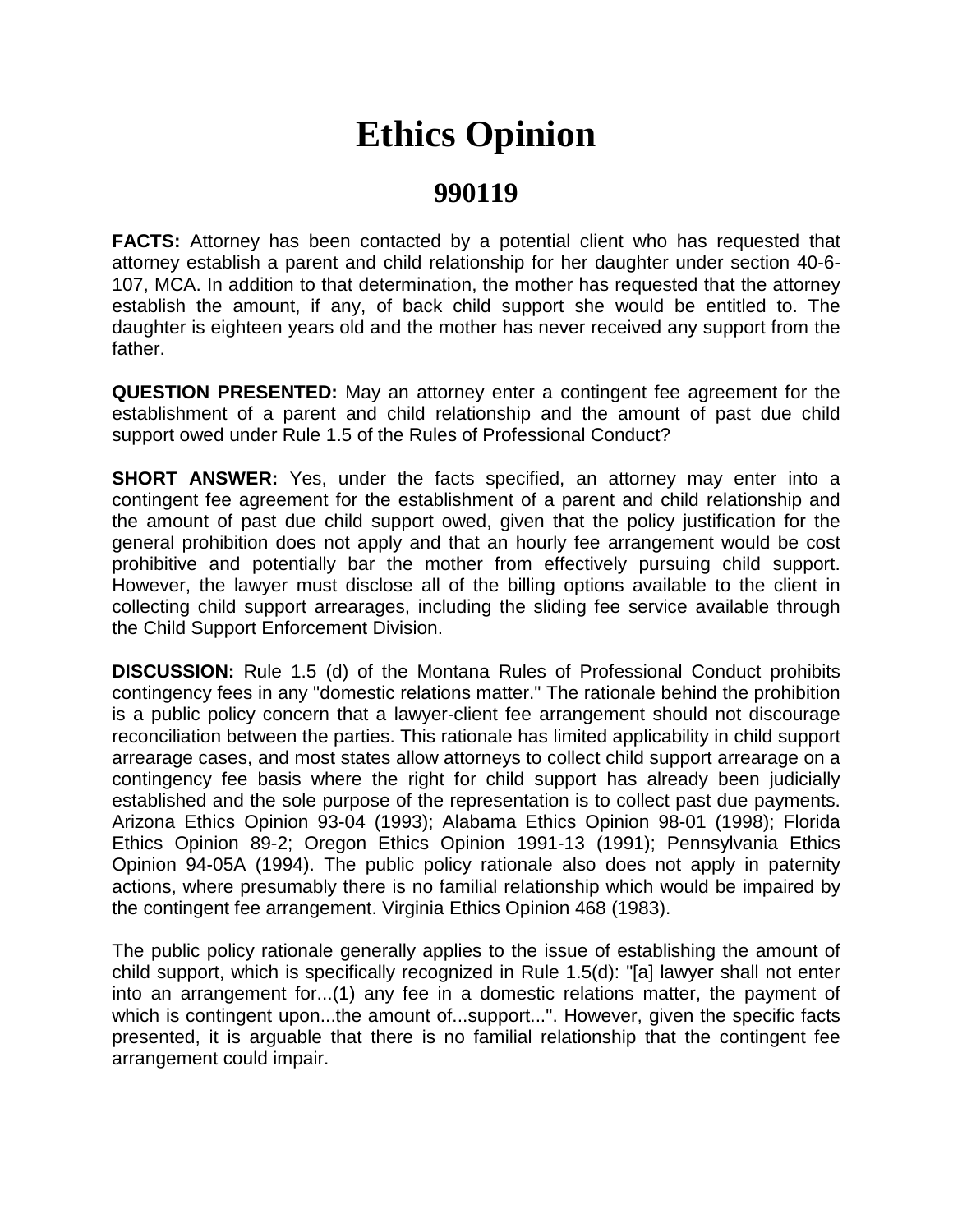Traditionally, the contingent fee has served as a means by which clients who cannot afford to pay an hourly or fixed fee can obtain the services of counsel by pledging to pay the lawyer a share of whatever financial recovery is produced for the client through the lawyer's efforts. The fact that the lawyer might earn more money charging a contingent fee than she would as a fixed fee or at an hourly rate is balanced by Rule 1.5 (a)(9) against the risk that the lawyer will receive no fee at all if she fails to produce a recovery for the client. There is risk that the lawyer will receive no fee in this case. The determination of the amount, if any, of past due child support owed is discretionary with the court upon entry of an order establishing a parent and child relationship. Section 40- 6-116, MCA. There is the possibility that the court might establish that no past due support is appropriate.

Balancing the public policies - reconciliation as the rationale for the prohibition on contingent fees against access to representation via a contingent fee arrangement suggests that the prohibition on contingent fees defeats the greater interest: providing financial support to the child of a recalcitrant parent. If pursuit of support is not a viable option due to the financial burden an hourly fee presents, then the greater policy is to open additional avenues permitting that pursuit. We are not unique in reaching this conclusion, for we note that the American Law Institute has tentatively voted to approve contingent fees in family law matters, but only where "reasonably necessary for the client to secure adequate representation", Restatement of the Law Governing Lawyers, section 47(2), Tent. Draft No. 4 (1991).

Our choice favoring access to representation and hence permitting contingent fees is specific to the facts presented: where there is no existing familial relationship, and the parent, due to financial hardship, would be blocked from pursuing child support if it meant paying an hourly fee for the service.

However, before entering a contingent fee agreement, the client must be advised that the Department of Public Health and Human Services Child Support Enforcement Division (CSED) is federally mandated to provide services establishing paternity and arrearage collection services to any parent regardless of his or her economic status (there is a sliding fee scale for this services, section 40-5-210, MCA). Notice of the availability of this service must be given in writing.

There are billing issues a client must balance: the tremendous resources available to the CSED to pursue an action at a potentially less cost weighed against the private practitioner's perhaps more thorough or persistent investigation of assets and timeliness. These are choices to be made by the client after full disclosure of the options: hourly fee, contingent fee or CSED.

Only in rare instances should an attorney accept the representation outlined here on a contingent basis. The determinative consideration should be the best interest of the child, which may not necessarily coincide with the desires or expectations of the custodial parent. An attorney should not enter into a contingency fee agreement under these circumstances lightly, and we caution the attorney to give serious consideration to